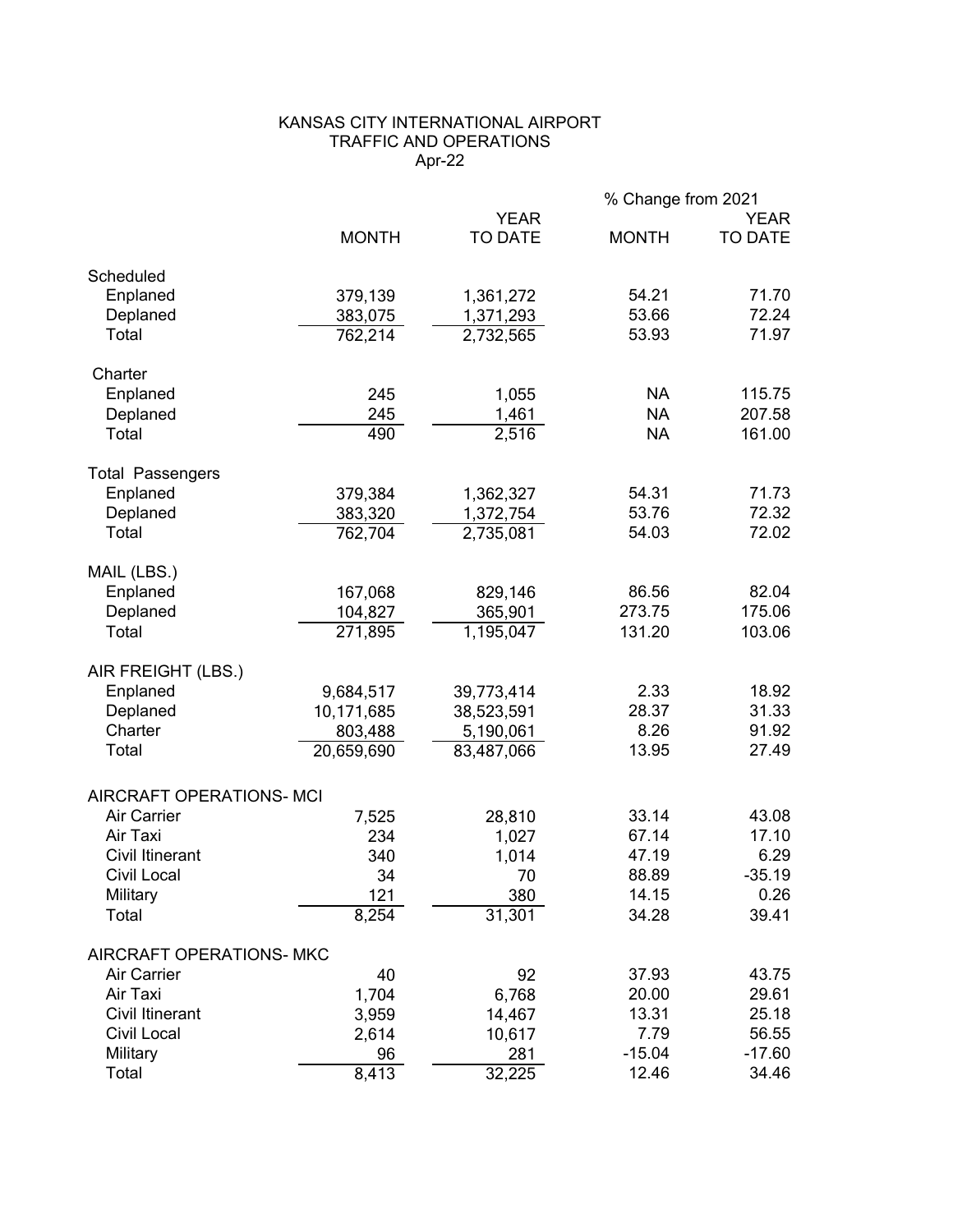# KANSAS CITY INTERNATIONAL AIRPORT PASSENGER ENPLANEMENTS BY CARRIER Apr-22

|                          |                          | 2022                |            |               |            | 2021                |            |                               |            |           |            |
|--------------------------|--------------------------|---------------------|------------|---------------|------------|---------------------|------------|-------------------------------|------------|-----------|------------|
|                          |                          | <b>ENPLANEMENTS</b> |            | <b>MARKET</b> | SHARE      | <b>ENPLANEMENTS</b> |            | <b>MARKET</b><br><b>SHARE</b> |            | % CHANGE  |            |
| <b>Marketing Carrier</b> | <b>Operating Carrier</b> | Month               | <b>YTD</b> | Month         | <b>YTD</b> | Month               | <b>YTD</b> | Month                         | <b>YTD</b> | Month     | <b>YTD</b> |
| AC Jazz                  | Air Canada               | 0                   | 0          | $0.0\%$       | $0.0\%$    | 0                   | 0          | $0.0\%$                       | $0.0\%$    | <b>NA</b> | <b>NA</b>  |
| Alaska                   | Alaska                   | 7,585               | 22,271     | 2.0%          | 1.6%       | 6,242               | 12,198     | 2.5%                          | 1.5%       | 21.5%     | 82.6%      |
| American                 | American                 | 64,016              | 256,006    | 16.9%         | 18.8%      | 37,520              | 138,824    | 15.3%                         | 17.5%      | 70.6%     | 84.4%      |
| Allegiant Air            | Allegiant Air            | 3,563               | 12,008     | $0.9\%$       | 0.9%       | 1,434               | 6,604      | $0.6\%$                       | 0.8%       | 148.5%    | 81.8%      |
| Delta                    | Delta                    | 69,491              | 239,669    | 18.3%         | 17.6%      | 30,949              | 105,793    | 12.6%                         | 13.3%      | 124.5%    | 126.5%     |
| Frontier                 | Frontier                 | 3,397               | 20,185     | $0.9\%$       | 1.5%       | 4,727               | 18,996     | 1.9%                          | 2.4%       | -28.1%    | 6.3%       |
| JetBlue                  | <b>JetBlue</b>           | 4,153               | 4,547      | $1.1\%$       | 0.3%       | 0                   | 0          | $0.0\%$                       | $0.0\%$    | <b>NA</b> | <b>NA</b>  |
| United                   | United                   | 37,746              | 127,663    | 9.9%          | 9.4%       | 27,153              | 88,626     | 11.0%                         | 11.2%      | 39.0%     | 44.0%      |
| Southwest                | Southwest                | 175,406             | 613,304    | 46.2%         | 45.0%      | 123,211             | 378,921    | 50.1%                         | 47.8%      | 42.4%     | 61.9%      |
| Spirit                   | Spirit                   | 13,782              | 65,619     | $3.6\%$       | 4.8%       | 14,452              | 42,930     | 5.9%                          | 5.4%       | $-4.6%$   | 52.9%      |
|                          | Scheduled TTL            | 379,139             | 1,361,272  | 99.9%         | 99.9%      | 245,688             | 792,892    | 99.9%                         | 99.9%      | 54.3%     | 71.7%      |
|                          | <b>Charter TTL</b>       | 245                 | 1,055      | 0.1%          | 0.1%       | 165                 | 414        | 0.1%                          | 0.1%       | 48.5%     | 154.8%     |
|                          | TTL                      | 379,384             | 1,362,327  | 100.0%        | 100.0%     | 245,853             | 793,306    | 100.0%                        | 100.0%     | 54.3%     | 71.7%      |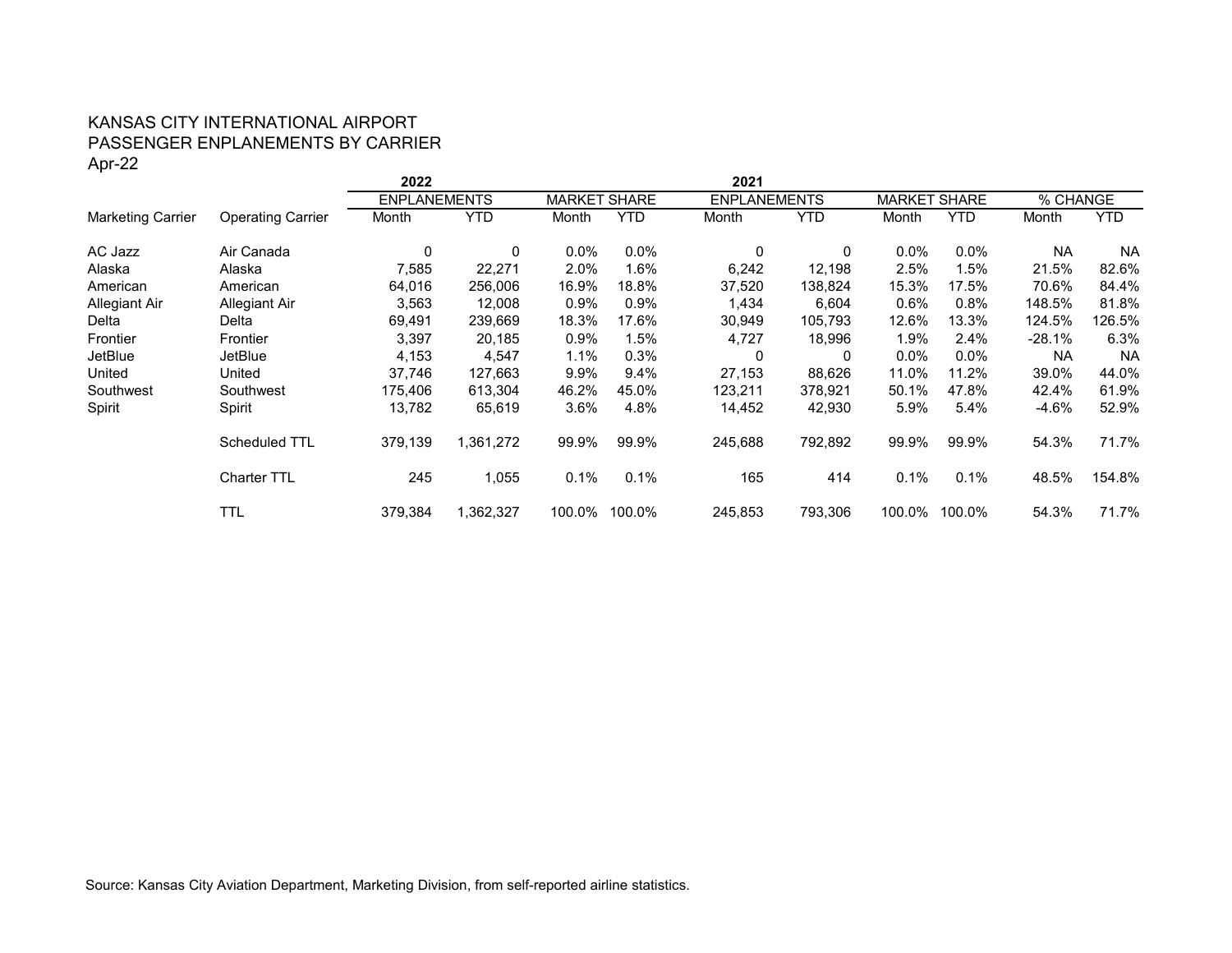## KANSAS CITY INTERNATIONAL AIRPORT TOTAL AIR MAIL BY CARRIER Apr-22

|                               |                          | 2022     |                          |         |                     | 2021            |            |                     |               |            |            |
|-------------------------------|--------------------------|----------|--------------------------|---------|---------------------|-----------------|------------|---------------------|---------------|------------|------------|
|                               |                          |          | (LBS.<br><b>MAIL TTL</b> |         | <b>MARKET SHARE</b> | <b>MAIL TTL</b> | (LBS.      | <b>MARKET SHARE</b> |               | % CHANGE   |            |
| <b>Marketing Carrier</b>      | <b>Operating Carrier</b> | Month    | <b>YTD</b>               | Month   | <b>YTD</b>          | Month           | <b>YTD</b> | Month               | <b>YTD</b>    | Month      | <b>YTD</b> |
| Alaska                        | Alaska                   | 0        | 144                      | $0.0\%$ | 0.0%                | 14,870          | 76,027     | 12.6%               | 12.9%         | $-100.0\%$ | $-99.8%$   |
| American                      | American                 | 142,607  | 661,135                  | 52.4%   | 55.3%               | 0               | 0          | 0.0%                | $0.0\%$       | <b>NA</b>  | <b>NA</b>  |
| Allegiant Air                 | Allegiant Air            | 0        | 0                        | $0.0\%$ | 0.0%                | 0               | 0          | 0.0%                | $0.0\%$       | <b>NA</b>  | <b>NA</b>  |
| Delta                         | Delta                    | 129,288  | 533,768                  | 47.6%   | 44.7%               | 102,731         | 511,959    | 87.4%               | 87.0%         | 25.9%      | 4.3%       |
| Frontier                      | Frontier                 | 0        | 0                        | $0.0\%$ | 0.0%                | 0               | 0          | 0.0%                | 0.0%          | <b>NA</b>  | <b>NA</b>  |
| United                        | United                   | 0        | 0                        | $0.0\%$ | 0.0%                | 0               | 522        | 0.0%                | 0.1%          | <b>NA</b>  | $-100.0\%$ |
| Southwest                     | Southwest                | 0        | 0                        | $0.0\%$ | 0.0%                | 0               | 0          | 0.0%                | 0.0%          | <b>NA</b>  | <b>NA</b>  |
| Spirit                        | Spirit                   | $\Omega$ | 0                        | 0.0%    | 0.0%                | $\Omega$        | $\Omega$   | 0.0%                | 0.0%          | <b>NA</b>  | <b>NA</b>  |
|                               | Scheduled TTL            | 271,895  | 1,195,047                | 100.0%  | 100.0%              | 117,601         | 588,508    |                     | 100.0% 100.0% | 131.2%     | 103.1%     |
| FedEx                         | FedEx                    | 0        | 0                        | $0.0\%$ | 0.0%                | 0               | 0          | $0.0\%$             | $0.0\%$       | <b>NA</b>  | <b>NA</b>  |
| Air Transpt Intern            | Air Transpt Intern       | 0        | 0                        | $0.0\%$ | 0.0%                | $\Omega$        | $\Omega$   | $0.0\%$             | 0.0%          | <b>NA</b>  | <b>NA</b>  |
| Airborne Express              | Airborne Express         | 0        | 0                        | $0.0\%$ | 0.0%                |                 |            | 0.0%                | $0.0\%$       | <b>NA</b>  | <b>NA</b>  |
| <b>DHL</b>                    | <b>DHL</b>               | 0        | $\Omega$                 | $0.0\%$ | 0.0%                | 0               | 0          | 0.0%                | $0.0\%$       | <b>NA</b>  | <b>NA</b>  |
| Sun Country Airline Prime Air |                          | 0        | 0                        | $0.0\%$ | 0.0%                | $\Omega$        |            | 0.0%                | 0.0%          | <b>NA</b>  | <b>NA</b>  |
| Southern Air                  | Southern Air             | 0        | 0                        | $0.0\%$ | 0.0%                | 0               | 0          | 0.0%                | 0.0%          | <b>NA</b>  | <b>NA</b>  |
| <b>UPS</b>                    | <b>UPS</b>               | 0        | 0                        | $0.0\%$ | 0.0%                | $\Omega$        | 0          | 0.0%                | 0.0%          | <b>NA</b>  | <b>NA</b>  |
|                               | All Mail TTL             | 0        | 0                        | 0.0%    | 0.0%                | 0               | 0          | 0.0%                | 0.0%          | <b>NA</b>  | 100.0%     |
|                               | Charter TTL              | 0        | 0                        | $0.0\%$ | $0.0\%$             | 0               | 0          | $0.0\%$             | $0.0\%$       | <b>NA</b>  | <b>NA</b>  |
|                               | <b>TTL</b>               | 271,895  | 1,195,047                | 100.0%  | 100.0%              | 117,601         | 588,508    |                     | 100.0% 100.0% | 131.2%     | 103.1%     |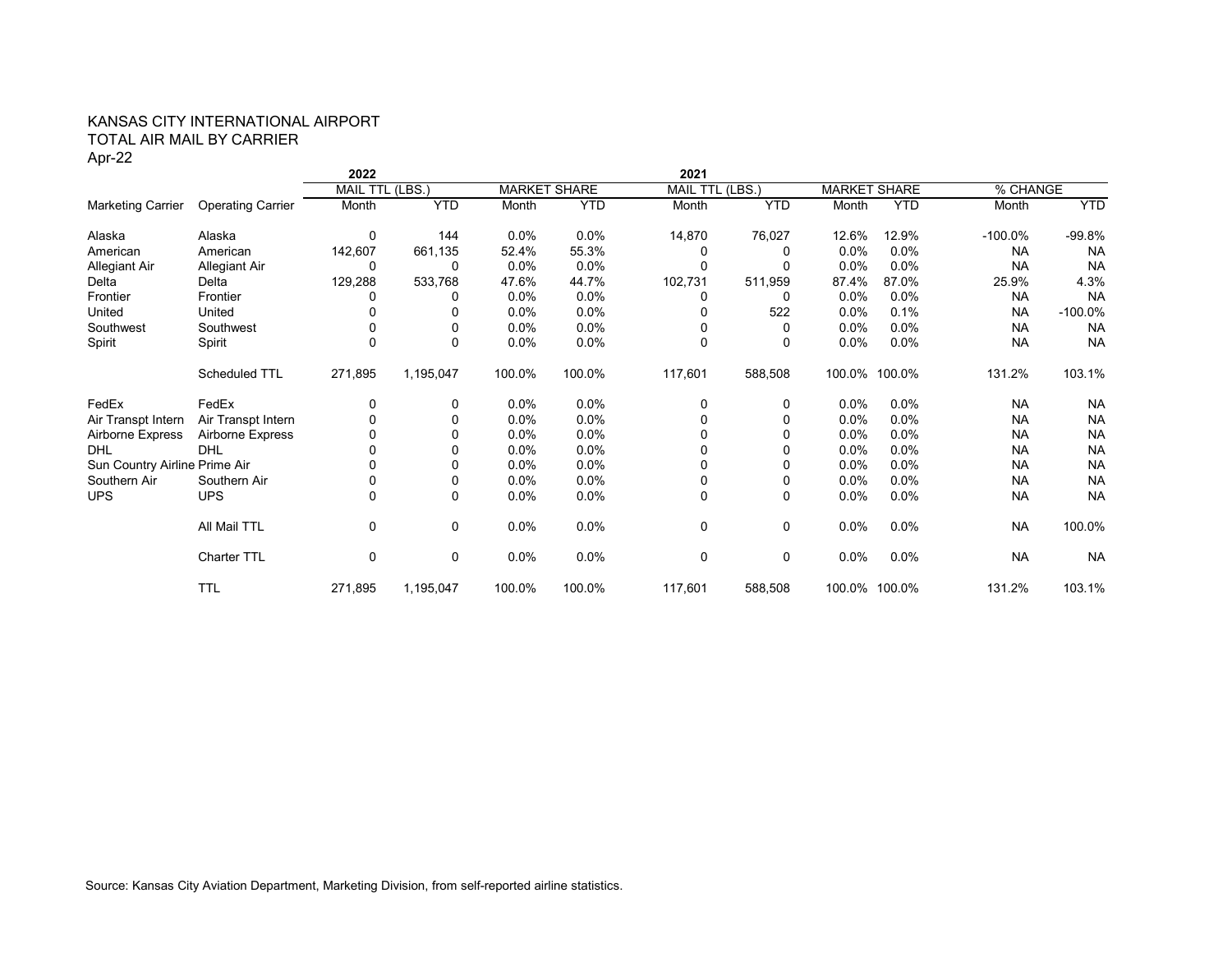## KANSAS CITY INTERNATIONAL AIRPORT TOTAL AIR FREIGHT BY CARRIER Apr-22

|                               |                          | 2022                      |            |         |                     | 2021                      |            |         |                     |           |            |
|-------------------------------|--------------------------|---------------------------|------------|---------|---------------------|---------------------------|------------|---------|---------------------|-----------|------------|
|                               |                          | <b>FREIGHT TTL (LBS.)</b> |            |         | <b>MARKET SHARE</b> | <b>FREIGHT TTL (LBS.)</b> |            |         | <b>MARKET SHARE</b> | % CHANGE  |            |
| <b>Marketing Carrier</b>      | <b>Operating Carrier</b> | Month                     | <b>YTD</b> | Month   | <b>YTD</b>          | Month                     | <b>YTD</b> | Month   | <b>YTD</b>          | Month     | <b>YTD</b> |
| AC Jazz                       | Air Canada               | 0                         | 0          | $0.0\%$ | $0.0\%$             | 0                         | 0          | $0.0\%$ | 0.0%                | <b>NA</b> | <b>NA</b>  |
| Alaska                        | Alaska                   | 50,823                    | 185,844    | 0.2%    | 0.2%                | 54,563                    | 106,681    | 0.3%    | 0.2%                | $-6.9%$   | 74.2%      |
| American                      | American                 | 19,459                    | 101,354    | 0.1%    | 0.1%                | 17,166                    | 54,735     | 0.1%    | 0.1%                | 13.4%     | 85.2%      |
| Allegiant Air                 | Allegiant Air            | 0                         | 0          | $0.0\%$ | $0.0\%$             | 0                         | 0          | $0.0\%$ | 0.0%                | <b>NA</b> | <b>NA</b>  |
| Delta                         | Delta                    | 98,360                    | 468,857    | 0.5%    | 0.6%                | 163,099                   | 497,014    | 0.9%    | 0.8%                | $-39.7%$  | $-5.7%$    |
| Frontier                      | Frontier                 | 0                         | 0          | $0.0\%$ | $0.0\%$             | $\Omega$                  | $\Omega$   | $0.0\%$ | 0.0%                | <b>NA</b> | <b>NA</b>  |
| United                        | United                   | 4,016                     | 114,315    | $0.0\%$ | 0.1%                | 14,615                    | 47,074     | 0.1%    | 0.1%                | $-72.5%$  | 142.8%     |
| Southwest                     | Southwest                | 671,722                   | 2,599,273  | 3.3%    | 3.1%                | 488,648                   | 1,760,095  | 2.7%    | 2.7%                | 37.5%     | 47.7%      |
| Spirit                        | Spirit                   | 0                         | 0          | $0.0\%$ | $0.0\%$             | 0                         | 0          | 0.0%    | $0.0\%$             | <b>NA</b> | <b>NA</b>  |
|                               | Scheduled TTL            | 844,380                   | 3,469,643  | 4.1%    | 4.2%                | 738,091                   | 2,465,599  | 4.1%    | 3.8%                | 14.4%     | 40.7%      |
| FedEx                         | FedEx                    | 9,857,045                 | 37,600,564 | 47.7%   | 45.0%               | 11,478,600                | 42,064,131 | 63.3%   | 64.2%               | $-14.1%$  | $-10.6%$   |
| Air Transpt Intern            | Air Transpt Intern       | 3,755,981                 | 16,271,254 | 18.2%   | 19.5%               |                           | 0          | 0.0%    | 0.0%                | NA        | <b>NA</b>  |
| Airborne Express              | Airborne Express         | 0                         | 0          | $0.0\%$ | $0.0\%$             | 0                         | 0          | 0.0%    | 0.0%                | <b>NA</b> | <b>NA</b>  |
| Sun Country Airline Prime Air |                          | 494,162                   | 1,976,648  | 2.4%    | 2.4%                |                           |            | $0.0\%$ | 0.0%                | <b>NA</b> | <b>NA</b>  |
| Southern Air                  | Southern Air             | 0                         | 0          | $0.0\%$ | $0.0\%$             |                           |            | 0.0%    | 0.0%                | <b>NA</b> | <b>NA</b>  |
| <b>UPS</b>                    | <b>UPS</b>               | 4,904,634                 | 18,938,485 | 23.7%   | 22.7%               | 5,170,850                 | 18,249,578 | 28.5%   | 27.9%               | $-5.1%$   | 3.8%       |
|                               | All Cargo TTL            | 19,856,202                | 78,256,594 | 92.0%   | 89.6%               | 17,387,541                | 62,779,308 | 95.9%   | 95.8%               | 14.2%     | 24.7%      |
|                               | <b>Charter TTL</b>       | 803,488                   | 5,248,745  | 3.9%    | 6.3%                | 742,157                   | 2,743,052  | 4.1%    | 4.2%                | 8.3%      | 91.3%      |
|                               | <b>TTL</b>               | 20,659,690                | 83,505,339 | 100.0%  | 100.0%              | 18,129,698                | 65,522,360 |         | 100.0% 100.0%       | 14.0%     | 27.4%      |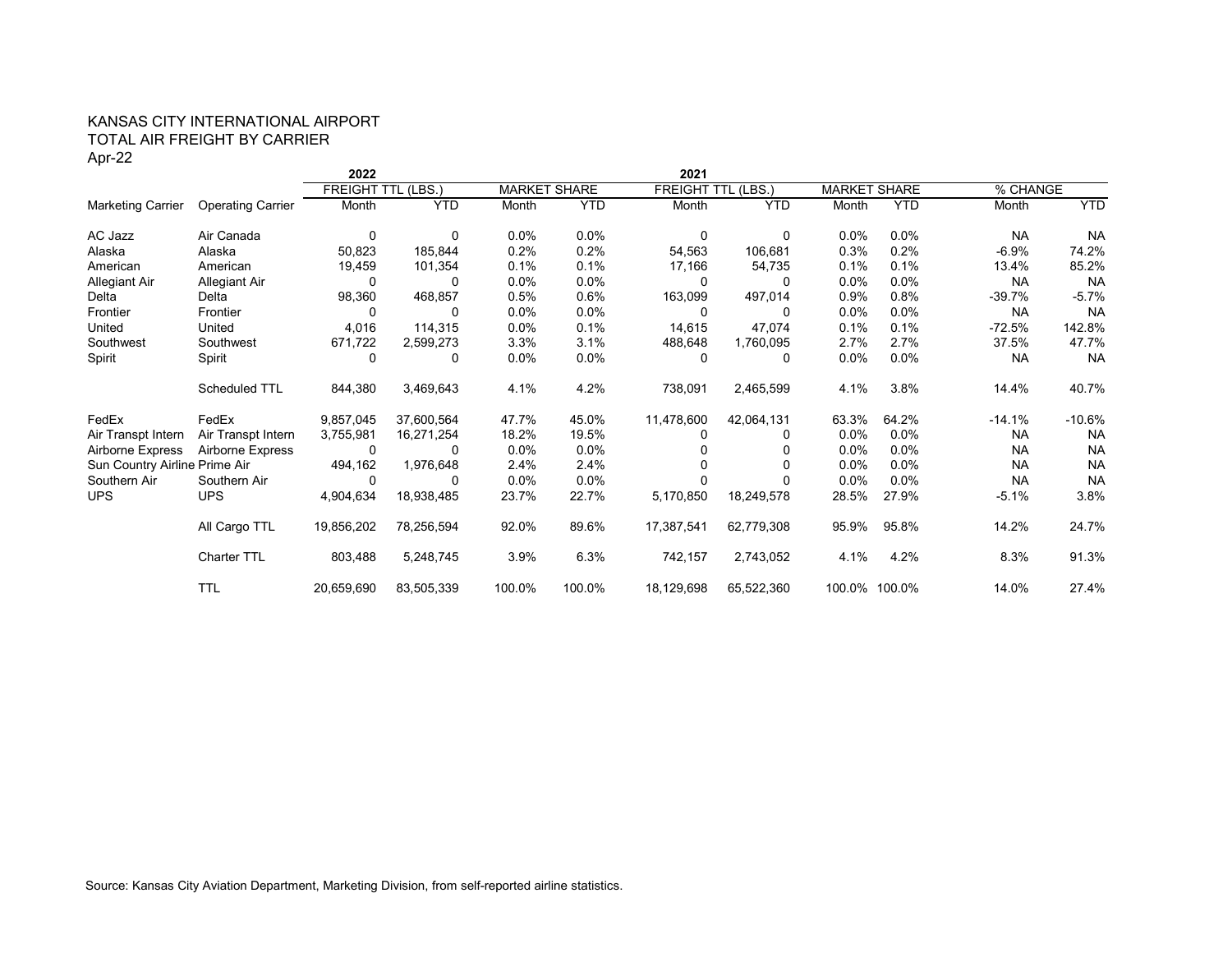#### KANSAS CITY INTERNATIONAL AIRPORT Marketing Carrier Subtotals

Apr-22

|                          | 2022                |            |                     |            | 2021                |            |                     |            |           |            |
|--------------------------|---------------------|------------|---------------------|------------|---------------------|------------|---------------------|------------|-----------|------------|
|                          | <b>ENPLANEMENTS</b> |            | <b>MARKET SHARE</b> |            | <b>ENPLANEMENTS</b> |            | <b>MARKET SHARE</b> |            | % CHANGE  |            |
| <b>Marketing Carrier</b> | Month               | <b>YTD</b> | Month               | <b>YTD</b> | Month               | <b>YTD</b> | Month               | <b>YTD</b> | Month     | <b>YTD</b> |
| AC Jazz                  | $\Omega$            | 0          | 0.0%                | 0.0%       | $\Omega$            | $\Omega$   | 0.0%                | 0.0%       | <b>NA</b> | <b>NA</b>  |
| Alaska                   | 7,585               | 22,271     | 2.0%                | 1.6%       | 6,242               | 12,198     | 2.5%                | 1.5%       | 21.5%     | 82.6%      |
| American                 | 64,016              | 256.006    | 17.1%               | 18.9%      | 37,520              | 138,824    | 15.3%               | 17.5%      | 70.6%     | 84.4%      |
| Allegiant Air            | 3,563               | 12.008     | 0.9%                | 0.9%       | 1.434               | 6,604      | 0.6%                | 0.8%       | 148.5%    | 81.8%      |
| Delta                    | 69.491              | 239.669    | 18.5%               | 17.7%      | 30.949              | 105.793    | 12.6%               | 13.3%      | 124.5%    | 126.5%     |
| Frontier                 | 3,397               | 20.185     | 0.9%                | 1.5%       | 4.727               | 18,996     | 1.9%                | 2.4%       | $-28.1%$  | 6.3%       |
| JetBlue                  | 0                   | 0          | 0.0%                | 0.0%       | 0                   | 0          | 0.0%                | 0.0%       | <b>NA</b> | <b>NA</b>  |
| United                   | 37.746              | 127.663    | 10.1%               | 9.4%       | 27.153              | 88.626     | 11.0%               | 11.2%      | 39.0%     | 44.0%      |
| Southwest                | 175.406             | 613.304    | 46.7%               | 45.2%      | 123.211             | 378.921    | 50.1%               | 47.8%      | 42.4%     | 61.9%      |
| Spirit                   | 13,782              | 65,619     | 3.7%                | 4.8%       | 14,452              | 42,930     | 5.9%                | 5.4%       | $-4.6%$   | 52.9%      |
| Charter                  | 245                 | 1,055      | 0.1%                | 0.1%       | 165                 | 414        | 0.1%                | 0.1%       | <b>NA</b> | 154.8%     |
| Total                    | 375.231             | 1.357.780  | 100.0%              | 100.0%     | 245,853             | 793,306    | 100.0%              | 100.0%     | 52.6%     | 71.2%      |

|                          | 2022            |            |         |                     | 2021    |                 |         |                     |            |            |
|--------------------------|-----------------|------------|---------|---------------------|---------|-----------------|---------|---------------------|------------|------------|
|                          | MAIL TTL (LBS.) |            |         | <b>MARKET SHARE</b> |         | MAIL TTL (LBS.) |         | <b>MARKET SHARE</b> |            | % CHANGE   |
| <b>Marketing Carrier</b> | Month           | <b>YTD</b> | Month   | <b>YTD</b>          | Month   | <b>YTD</b>      | Month   | <b>YTD</b>          | Month      | <b>YTD</b> |
| Alaska                   | $\Omega$        | 144        | 0.0%    | 0.0%                | 14,870  | 76,027          | 12.6%   | 12.9%               | $-100.0\%$ | $-99.8%$   |
| American                 | 142,607         | 661,135    | 52.4%   | 55.3%               |         |                 | $0.0\%$ | 0.0%                | <b>NA</b>  | <b>NA</b>  |
| <b>Allegiant Air</b>     | 0               | 0          | 0.0%    | 0.0%                |         | O               | 0.0%    | 0.0%                | <b>NA</b>  | <b>NA</b>  |
| Delta                    | 129,288         | 533,768    | 47.6%   | 44.7%               | 102,731 | 511,959         | 87.4%   | 87.0%               | 25.9%      | 4.3%       |
| Frontier                 |                 |            | 0.0%    | 0.0%                |         | 0               | $0.0\%$ | 0.0%                | <b>NA</b>  | <b>NA</b>  |
| JetBlue                  |                 |            | 0.0%    | $0.0\%$             |         | 0               | $0.0\%$ | 0.0%                | <b>NA</b>  | <b>NA</b>  |
| United                   |                 |            | 0.0%    | 0.0%                |         | 522             | 0.0%    | 0.1%                | <b>NA</b>  | $-100.0%$  |
| Southwest                |                 |            | $0.0\%$ | $0.0\%$             |         | 0               | $0.0\%$ | $0.0\%$             | <b>NA</b>  | <b>NA</b>  |
| Spirit                   |                 |            | 0.0%    | $0.0\%$             |         | 0               | $0.0\%$ | 0.0%                | <b>NA</b>  | <b>NA</b>  |
| FedEx                    |                 |            | $0.0\%$ | $0.0\%$             |         | 0               | $0.0\%$ | 0.0%                | <b>NA</b>  | <b>NA</b>  |
| Airborne Express         |                 |            | $0.0\%$ | $0.0\%$             |         | $\Omega$        | $0.0\%$ | 0.0%                | <b>NA</b>  | <b>NA</b>  |
| Sun Country              |                 |            | 0.0%    | 0.0%                |         | 0               | $0.0\%$ | 0.0%                | <b>NA</b>  | <b>NA</b>  |
| <b>UPS</b>               |                 |            | 0.0%    | 0.0%                |         | 0               | $0.0\%$ | 0.0%                | <b>NA</b>  | <b>NA</b>  |
| Charter                  | 0               | 0          | 0.0%    | $0.0\%$             | 0       | 0               | $0.0\%$ | 0.0%                | <b>NA</b>  | <b>NA</b>  |
| Total                    | 271,895         | 1,195,047  | 100.0%  | 100.0%              | 117,601 | 588,508         | 100.0%  | 100.0%              | 131.2%     | 103.1%     |

|                          | 2022       |                           |         |                     | 2021       |                           |         |                     |           |            |  |
|--------------------------|------------|---------------------------|---------|---------------------|------------|---------------------------|---------|---------------------|-----------|------------|--|
|                          |            | <b>FREIGHT TTL (LBS.)</b> |         | <b>MARKET SHARE</b> |            | <b>FREIGHT TTL (LBS.)</b> |         | <b>MARKET SHARE</b> |           | % CHANGE   |  |
| <b>Marketing Carrier</b> | Month      | <b>YTD</b>                | Month   | <b>YTD</b>          | Month      | <b>YTD</b>                | Month   | <b>YTD</b>          | Month     | <b>YTD</b> |  |
| Alaska                   | 50,823     | 185,844                   | 0.2%    | 0.2%                | 54,563     | 106,681                   | 0.3%    | 0.2%                | $-6.9%$   | 74.2%      |  |
| American                 | 19,459     | 101,354                   | 0.1%    | 0.1%                | 17,166     | 54,735                    | 0.1%    | 0.1%                | 13.4%     | 85.2%      |  |
| Allegiant Air            |            | 0                         | $0.0\%$ | $0.0\%$             |            | 0                         | $0.0\%$ | $0.0\%$             | <b>NA</b> | <b>NA</b>  |  |
| Delta                    | 98,360     | 468.857                   | 0.5%    | 0.6%                | 163.099    | 497,014                   | 0.9%    | 0.8%                | $-39.7%$  | $-5.7%$    |  |
| Frontier                 |            | 0                         | $0.0\%$ | $0.0\%$             |            | 0                         | $0.0\%$ | $0.0\%$             | <b>NA</b> | <b>NA</b>  |  |
| JetBlue                  |            |                           | $0.0\%$ | $0.0\%$             |            | 0                         | $0.0\%$ | $0.0\%$             | <b>NA</b> | <b>NA</b>  |  |
| United                   | 4,016      | 114.315                   | $0.0\%$ | 0.1%                | 14,615     | 47,074                    | 0.1%    | 0.1%                | -72.5%    | 142.8%     |  |
| Southwest                | 671,722    | 2,599,273                 | 3.3%    | 3.1%                | 488.648    | 1.760.095                 | 2.7%    | 2.7%                | 37.5%     | 47.7%      |  |
| Spirit                   | 0          | 0                         | $0.0\%$ | $0.0\%$             | 0          | 0                         | $0.0\%$ | $0.0\%$             | <b>NA</b> | <b>NA</b>  |  |
| FedEx                    | 9,857,045  | 37,600,564                | 47.7%   | 45.0%               | 11,478,600 | 42,064,131                | 63.3%   | 64.2%               | $-14.1%$  | $-10.6%$   |  |
| Airborne Express         |            |                           | $0.0\%$ | $0.0\%$             |            | 0                         | $0.0\%$ | $0.0\%$             | <b>NA</b> | <b>NA</b>  |  |
| Southern Air             |            |                           | $0.0\%$ | 0.0%                |            | ŋ                         | $0.0\%$ | 0.0%                | <b>NA</b> | <b>NA</b>  |  |
| Sun Country              | 494,162    | 1,976,648                 | 2.4%    | 2.4%                |            |                           | 0.0%    | $0.0\%$             | <b>NA</b> | <b>NA</b>  |  |
| <b>UPS</b>               | 4,904,634  | 18,938,485                | 23.7%   | 22.7%               | 5,170,850  | 18,249,578                | 28.5%   | 27.9%               | $-5.1%$   | 3.8%       |  |
| Charter                  | 803,488    | 5,248,745                 | 3.9%    | 6.3%                | 742,157    | 2,743,052                 | 4.1%    | 4.2%                | 8.3%      | 91.3%      |  |
| Total                    | 20,659,690 | 83,505,339                | 100.0%  | 100.0%              | 18,129,698 | 65,522,360                | 100.0%  | 100.0%              | 14.0%     | 27.4%      |  |